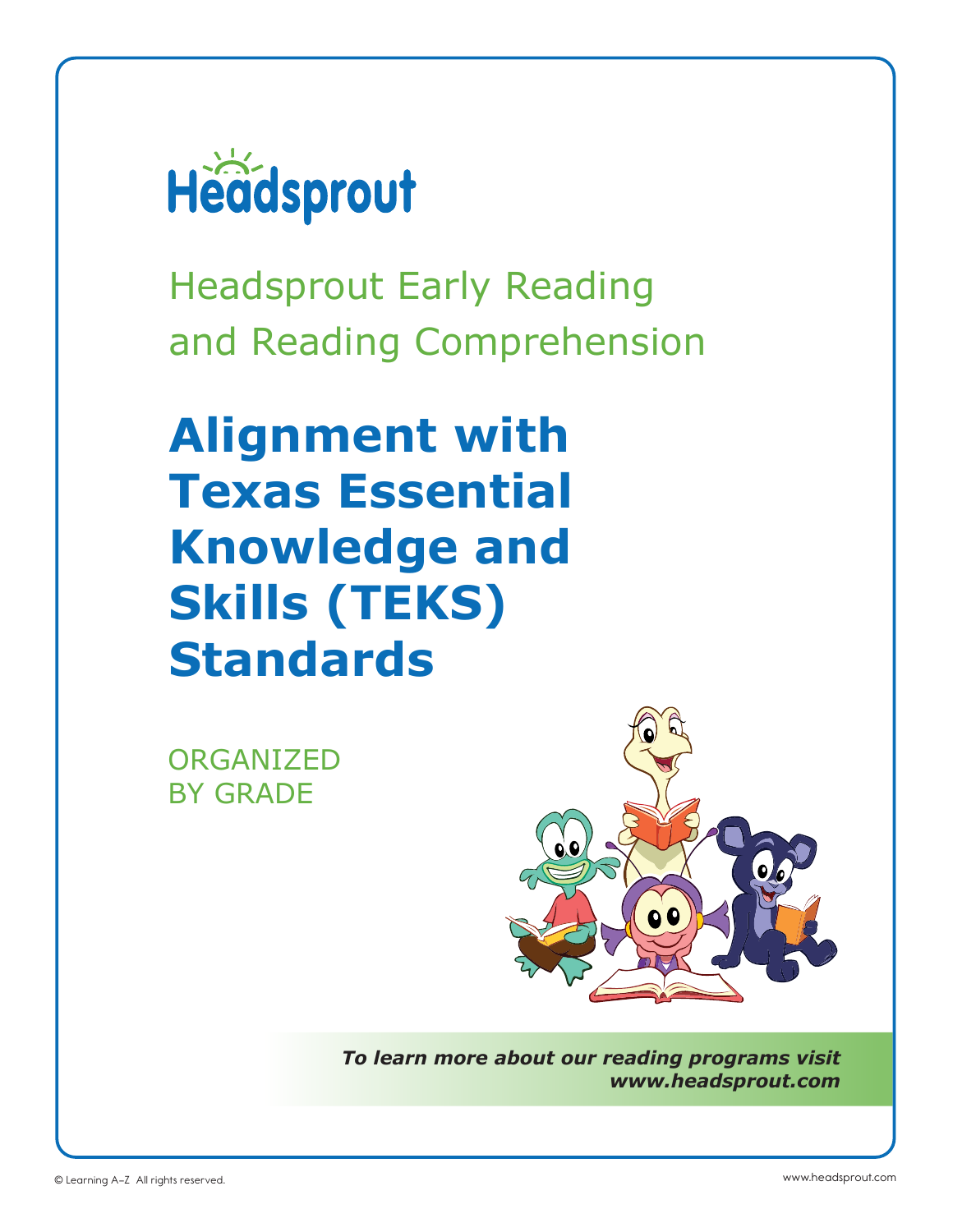

**Headsprout Early Reading and Reading Comprehension Alignment with Texas Essential Knowledge and Skills (TEKS) Standards Organized by Grade**

#### **Kindergarten**

| <b>Standard</b>                                                                                                                                                                                                                                                                                                                                                                            | <b>Headsprout Early Reading Alignment</b>                                                                                                                                                                                                                                                                                                                                                                                                                                                                                                                                                                                                                                                                                                                                                                                                                                                     |
|--------------------------------------------------------------------------------------------------------------------------------------------------------------------------------------------------------------------------------------------------------------------------------------------------------------------------------------------------------------------------------------------|-----------------------------------------------------------------------------------------------------------------------------------------------------------------------------------------------------------------------------------------------------------------------------------------------------------------------------------------------------------------------------------------------------------------------------------------------------------------------------------------------------------------------------------------------------------------------------------------------------------------------------------------------------------------------------------------------------------------------------------------------------------------------------------------------------------------------------------------------------------------------------------------------|
| $110.2.b.2.A.i. -$<br>Identifying and producing<br>rhyming words.<br>$110.2.b.2.A.v. -$<br>Blending syllables to form<br>multisyllabic words.<br>$110.2.b.2.A.vii. -$<br>Blending spoken onsets and<br>rimes to form simple words.<br>110.2.b.2.A.viii. -<br>Blending spoken phonemes<br>to form one-syllable words.<br>$110.2.b.2.A.x. -$<br>Segmenting spoken<br>one-syllable words into | $\Box$ Headsprout teaches that words can begin or end with the<br>same sound and that words can be broken down into onsets<br>and rimes- including vocal production. First, students build<br>words by selecting sounds (some words share common first<br>or last sounds), later producing those words and matching<br>their production to a sample, and finally saying those words<br>in the context of a story.<br><b>Q</b> Headsprout combines segmenting with instruction in letter-<br>sound relationships and introduces the alphabetic principle<br>(that letters represent sounds) initially for sounds in isolation<br>and then for sounds embedded in words.<br>$\Box$ Students have multiple opportunities to recognize single- and<br>multi-syllable words with common short and long vowel sound<br>spelling patterns, and identify and read words from common<br>word families. |
| individual phonemes.                                                                                                                                                                                                                                                                                                                                                                       | $\Box$ Headsprout provides a seven-step sequence for teaching<br>segmenting and blending skills (sounding out words and<br>saying them fast). Students begin the process in Episode 7,<br>are lightly supported by Episode 23, and fully independent by<br>Episode 45. Over 50 episodes incorporate these activities.                                                                                                                                                                                                                                                                                                                                                                                                                                                                                                                                                                         |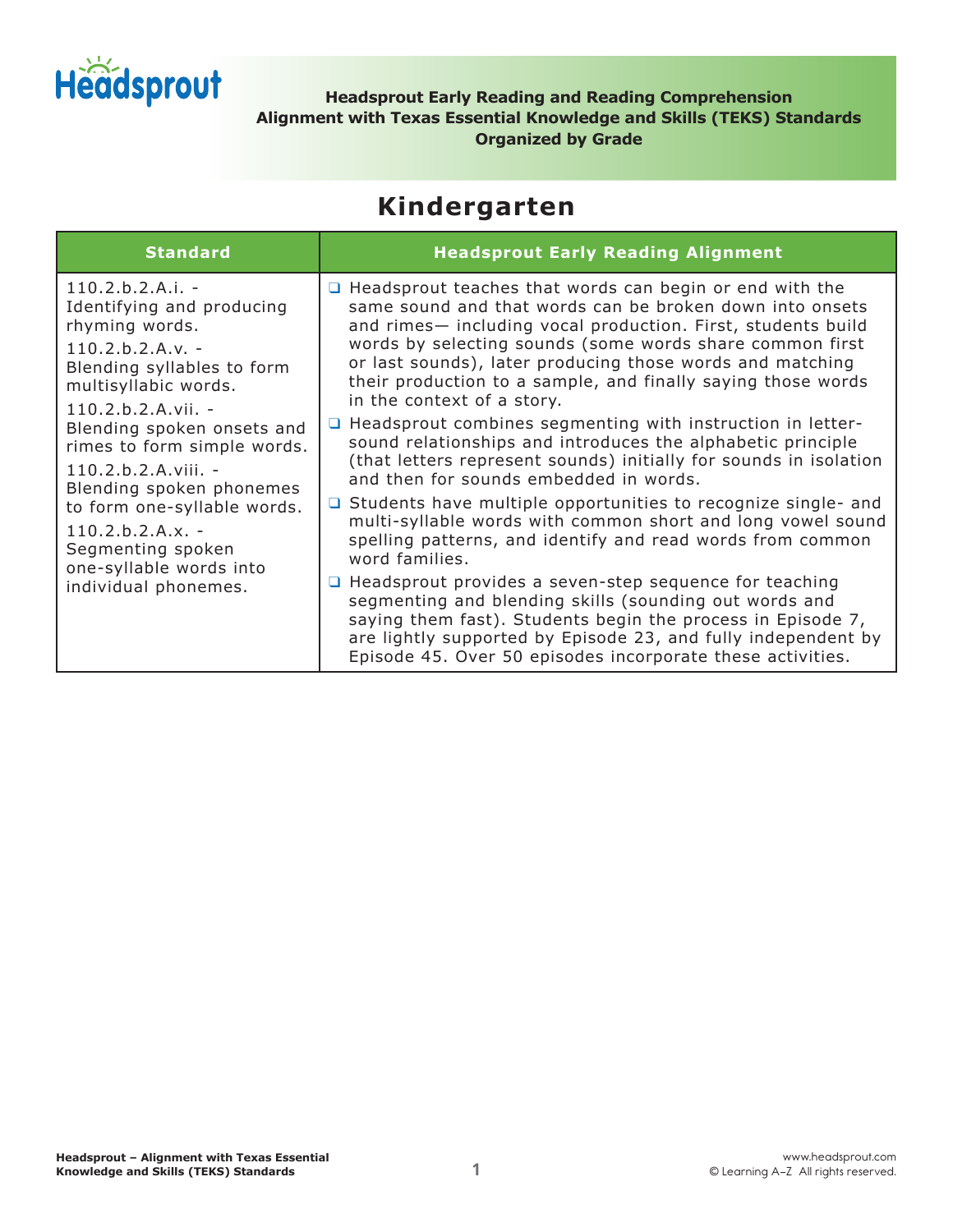| $110.2.b.2.B.ii. -$                                                                                                                                                                                                                                                                                                                                                                                                                                                                                                                                                                                        | $\Box$ Headsprout does the following:                                                                                                                                                                                                                                                                                                                                                                                                                                                                                                                                                                                                                                                                                                                                                                                                                                                                                                                                                                                                                                                                                                    |
|------------------------------------------------------------------------------------------------------------------------------------------------------------------------------------------------------------------------------------------------------------------------------------------------------------------------------------------------------------------------------------------------------------------------------------------------------------------------------------------------------------------------------------------------------------------------------------------------------------|------------------------------------------------------------------------------------------------------------------------------------------------------------------------------------------------------------------------------------------------------------------------------------------------------------------------------------------------------------------------------------------------------------------------------------------------------------------------------------------------------------------------------------------------------------------------------------------------------------------------------------------------------------------------------------------------------------------------------------------------------------------------------------------------------------------------------------------------------------------------------------------------------------------------------------------------------------------------------------------------------------------------------------------------------------------------------------------------------------------------------------------|
| Using letter-sound<br>relationships to decode,<br>including VC, CVC, CCVC,<br>and CVCC words.<br>110.2.b.2.B.iii. -<br>Recognizing that new words<br>are created when letters<br>are changed, added, or<br>deleted such as it                                                                                                                                                                                                                                                                                                                                                                              | 1. Teaches the speech sound represented by a letter or letter<br>combination and ensures recognition, even against similar<br>letters.<br>2. Provides practice in recognizing sound-print relationships<br>within words.<br>3. Teaches seeing letters and saying sounds, independently<br>confirming the letter sounds by finding the match.<br>4. Teaches how to sound out words by blending printed<br>sounds together from left to right and saying the sounds<br>fast, as words, ultimately fading all visual and auditory<br>prompts.<br>5. Teaches several sound units with consistent pronunciations.<br>Sounds taught in the first half of the program maintain the<br>pronunciation taught in at least 85% of common words.<br>Students learn units such as "an," "out," "ate," and "at" and<br>practice identifying and saying these units in the context of<br>multiple words.<br>$\Box$ Students read common high-frequency words by sight (e.g.,<br>"the," "of," "to," "you," "she," "my," "is," are," "do," and<br>"does").<br>□ Students distinguish between similarly spelled words by<br>selecting key sounds in words. |
| $110.2.b.2.D.i. -$<br>Identifying the front cover,<br>back cover, and title page<br>of a book.<br>110.2.b.2.D.ii. -<br>Holding a book right side<br>up, turning pages correctly,<br>and knowing that reading<br>moves from top to bottom<br>and left to right with return<br>sweep.<br>110.2.b.2.D.iii. -<br>Recognizing that sentences<br>are comprised of words<br>separated by spaces<br>and recognizing word<br>boundaries.<br>110.2.b.2.D.iv. -<br>Recognizing the difference<br>between a letter and a<br>printed word.<br>$110.2.b.2.D.v. -$<br>Identifying all uppercase<br>and lowercase letters. | $\Box$ Students learn concepts of print, including holding a book<br>right side up, turning pages correctly, reading from left to<br>right and top to bottom, capital letters and punctuation, and<br>reading across different fonts.<br>All informational eBooks provide opportunities for students to<br>identify the front cover, back cover, and title page of a book.<br>□ Students learn that words are made up of letters that<br>represent sounds.<br>□ Students find and click on sounds/ letters within words.<br>□ Students put sounds/letters together to form words.<br>□ Students say sounds and words in response to printed letters<br>and words.<br>□ Students click on each word while reading online stories.                                                                                                                                                                                                                                                                                                                                                                                                         |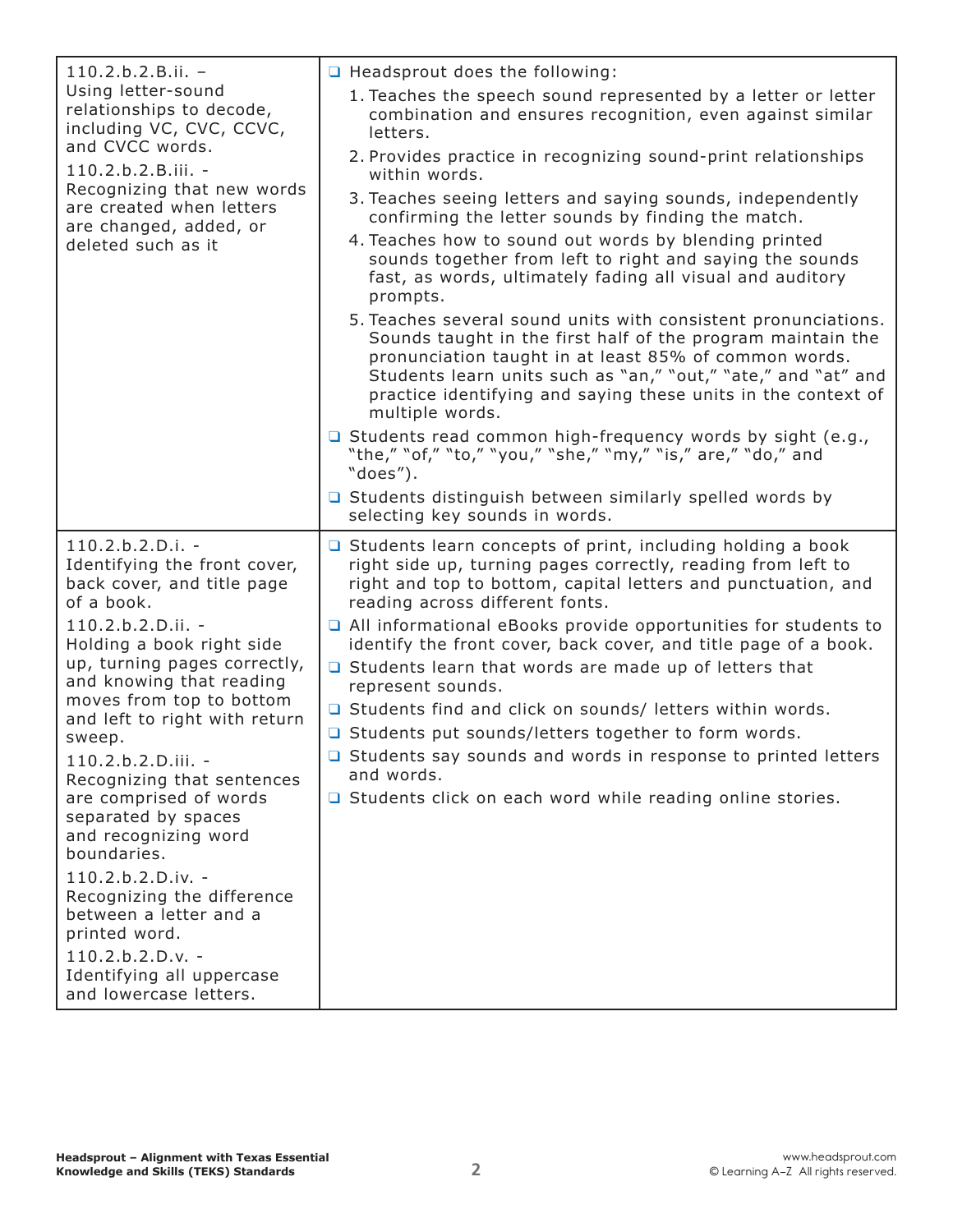| $110.2.b.3.B. -$<br>Use illustrations and texts<br>the student is able to read<br>or hear to learn or clarify<br>word meanings.                                                                                                                                                                              | All eBooks provide opportunities for students to describe the<br>relationship between illustrations and the story in which they<br>appear (e.g., what moment in a story an illustration depicts).<br>$\Box$ All informational eBooks provide opportunities for students to<br>describe the relationship between illustrations and the text in<br>which they appear (e.g., what person, place, thing, or idea in<br>the text an illustration depicts).<br>Beginning with Episode 37, eBooks provide opportunities for<br>students to ask and answer questions about unknown words<br>in a text.                                                                                                        |
|--------------------------------------------------------------------------------------------------------------------------------------------------------------------------------------------------------------------------------------------------------------------------------------------------------------|-------------------------------------------------------------------------------------------------------------------------------------------------------------------------------------------------------------------------------------------------------------------------------------------------------------------------------------------------------------------------------------------------------------------------------------------------------------------------------------------------------------------------------------------------------------------------------------------------------------------------------------------------------------------------------------------------------|
| $110.2.b.5.F. -$<br>Make inferences and<br>use evidence to support<br>understanding with adult<br>assistance.<br>$110.2.b.5.G. -$<br>Evaluate details to<br>determine what is most<br>important with adult<br>assistance.<br>$110.2.b.6.C. -$<br>Use text evidence to<br>support an appropriate<br>response. | $\Box$ Students work with details during comprehension activities at<br>the sentence and passage level for informational texts.<br>$\Box$ All informational eBooks provide opportunities for questions<br>pertaining to key details in a text.<br>$\Box$ Students work with details and main ideas during<br>comprehension activities at the sentence and passage level.<br>All informational eBooks provide opportunities for students<br>to identify the reasons an author gives to support points in a<br>text.<br>$\Box$ All informational eBooks provide opportunities for students<br>to describe the connection between two individuals, events,<br>ideas, or pieces of information in a text. |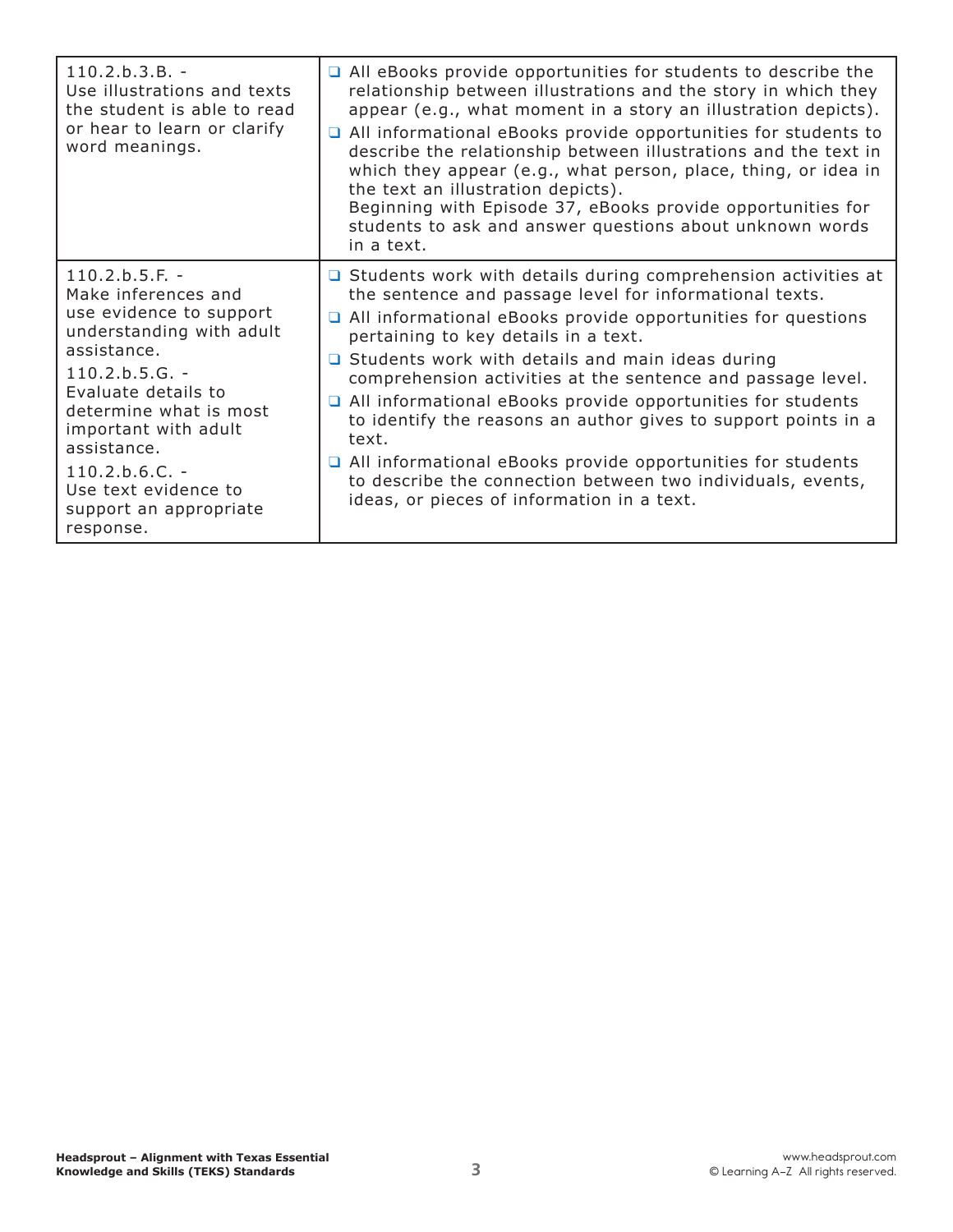| $110.2.b.6.F. -$<br>Respond using newly<br>acquired vocabulary as<br>appropriate. | All eBooks provide opportunities for students to Identify new<br>meanings for familiar words and apply them accurately (e.g.,<br>knowing "duck" is a bird and learning the verb "to duck,"<br>which can be accomplished with the character Quick Quack)                                                            |
|-----------------------------------------------------------------------------------|--------------------------------------------------------------------------------------------------------------------------------------------------------------------------------------------------------------------------------------------------------------------------------------------------------------------|
|                                                                                   | □ Students begin to add words that are likely to be in their<br>spoken vocabulary to their reading vocabulary. Through the<br>use of character names and other less common words, they<br>learn that words they may have never before encountered<br>have meaning as well.                                         |
|                                                                                   | $\Box$ The online program teaches or reviews vocabulary words<br>from the students' listening vocabulary and prepares them to<br>match vocabulary words with pictures.                                                                                                                                             |
|                                                                                   | $\Box$ In the latter portion of the program, eBooks provide<br>opportunities for students to use the most frequently<br>occurring inflections and affixes as clues to the meaning<br>of such unknown words as "smoothly," "wonderful," and<br>"unknown."                                                           |
|                                                                                   | $\Box$ In the latter portion of the program, eBooks provide<br>opportunities for students to ask and answer questions about<br>unknown words in an informational text.                                                                                                                                             |
|                                                                                   | The online story "Each One Is Yellow" provides a starting<br>point for students to gain a sense of the concept of categories<br>and to sort other types of food or objects. "Things in the<br>Sky" and "What Lives in the Sea" provide a further sense of<br>categorization and more starting points for students. |
|                                                                                   | All eBooks provide opportunities for students to relate<br>frequently occurring verbs and adjectives to their opposites.                                                                                                                                                                                           |
|                                                                                   | All eBooks provide opportunities for students to identify real-<br>life connections between words and their use (e.g., note<br>places at school that are colorful).                                                                                                                                                |
|                                                                                   | $\Box$ All eBooks provide opportunities for students to distinguish<br>shades of meaning among verbs describing the same general<br>action, such as "hop" and "jump"; "look" and "peek"; and<br>"cook" and "bake".                                                                                                 |
|                                                                                   | $\Box$ All eBooks provide opportunities for students to use words<br>and phrases acquired through conversations, reading and<br>being read to, and responding to texts.                                                                                                                                            |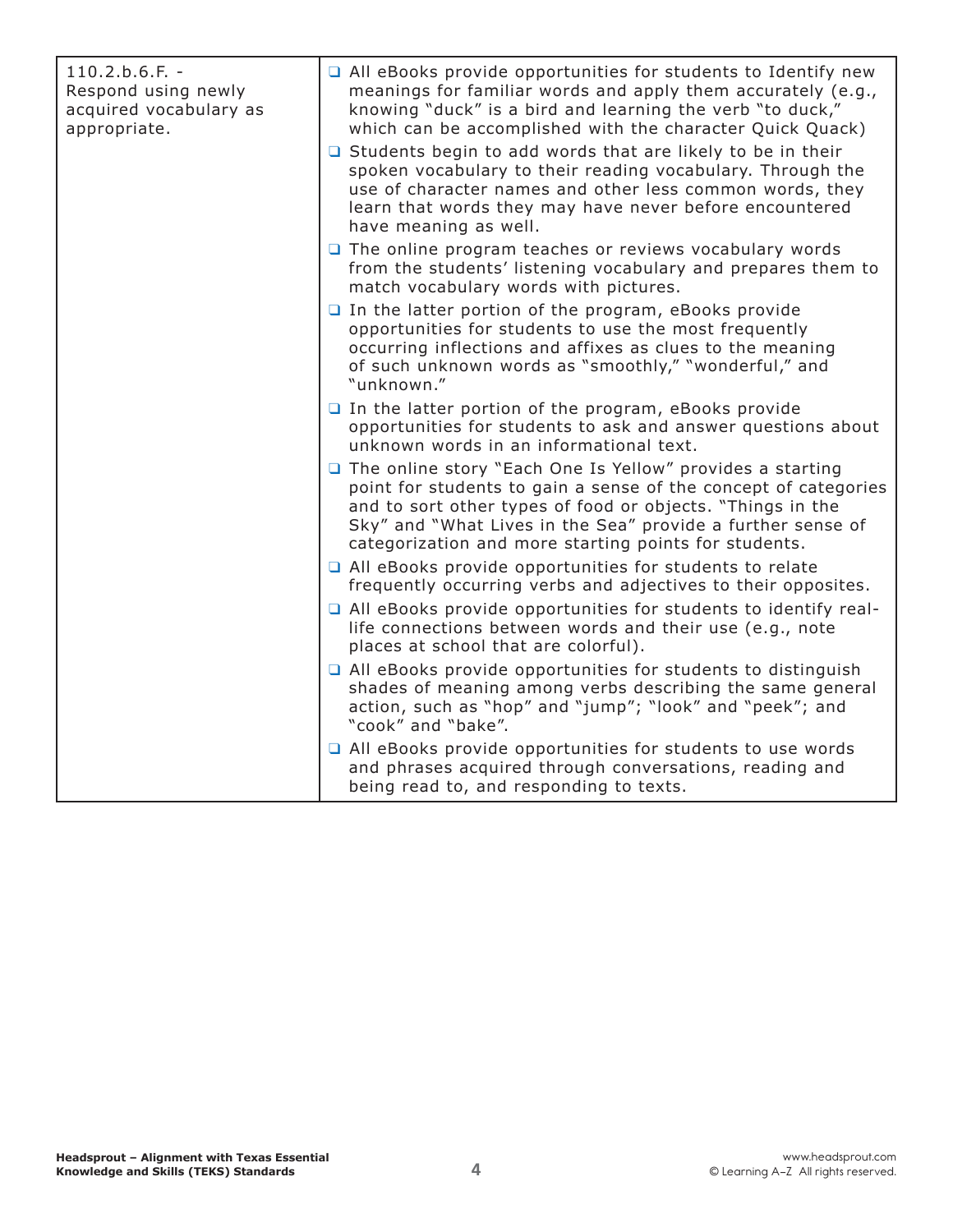| $110.2.b.7.A. -$<br>Discuss topics and<br>determine the basic theme<br>using text evidence with<br>adult assistance.<br>$110.2.b.7.B. -$<br>Identify and describe the<br>main character(s).<br>$110.2.b.7.C. -$<br>Describe the elements of<br>plot development, including<br>the main events, the<br>problem, and the resolution<br>for texts read aloud with<br>adult assistance.<br>$110.2.b.7.D. -$<br>Describe the setting.<br>$110.2.b.8.C. -$<br>Discuss main characters in<br>drama.<br>$110.2.b.8.D.i. -$<br>The central idea and<br>supporting evidence with<br>adult assistance. | <b>Q</b> Students work with details during comprehension activities at<br>the sentence and passage level.<br>$\Box$ All eBooks provide opportunities for questions pertaining to<br>key details in a text.<br>□ All eBooks provide opportunities for students to retell stories.<br>$\Box$ Before students read stories online, they work with pictures<br>of main characters and concepts to aid in comprehension.<br>□ Students read a text passage and select the picture "that<br>goes with the words," identifying characters, settings, and<br>major events in a story.<br>$\Box$ All eBooks provide opportunities for questions pertaining to<br>characters, settings, and major events in a story.<br>$\Box$ All eBooks provide opportunities for students to compare and<br>contrast the adventures and experiences of characters. The<br>depth and breadth of passage type and style allow for many<br>routes of comparison. |
|---------------------------------------------------------------------------------------------------------------------------------------------------------------------------------------------------------------------------------------------------------------------------------------------------------------------------------------------------------------------------------------------------------------------------------------------------------------------------------------------------------------------------------------------------------------------------------------------|----------------------------------------------------------------------------------------------------------------------------------------------------------------------------------------------------------------------------------------------------------------------------------------------------------------------------------------------------------------------------------------------------------------------------------------------------------------------------------------------------------------------------------------------------------------------------------------------------------------------------------------------------------------------------------------------------------------------------------------------------------------------------------------------------------------------------------------------------------------------------------------------------------------------------------------|
| $110.2.b.8.D.ii. -$<br>Titles and simple graphics<br>to gain information.<br>$110.2.b.9.C. -$<br>Discuss with adult<br>assistance the author's<br>use of print and graphic<br>features to achieve specific<br>purposes.                                                                                                                                                                                                                                                                                                                                                                     | $\Box$ All informational eBooks provide opportunities for students to<br>describe the relationship between illustrations and the text in<br>which they appear (e.g., what person, place, thing, or idea in<br>the text an illustration depicts).<br>All informational eBooks provide opportunities for students to<br>describe the relationship between illustrations and the text in<br>which they appear (e.g., what person, place, thing, or idea in<br>the text an illustration depicts).                                                                                                                                                                                                                                                                                                                                                                                                                                          |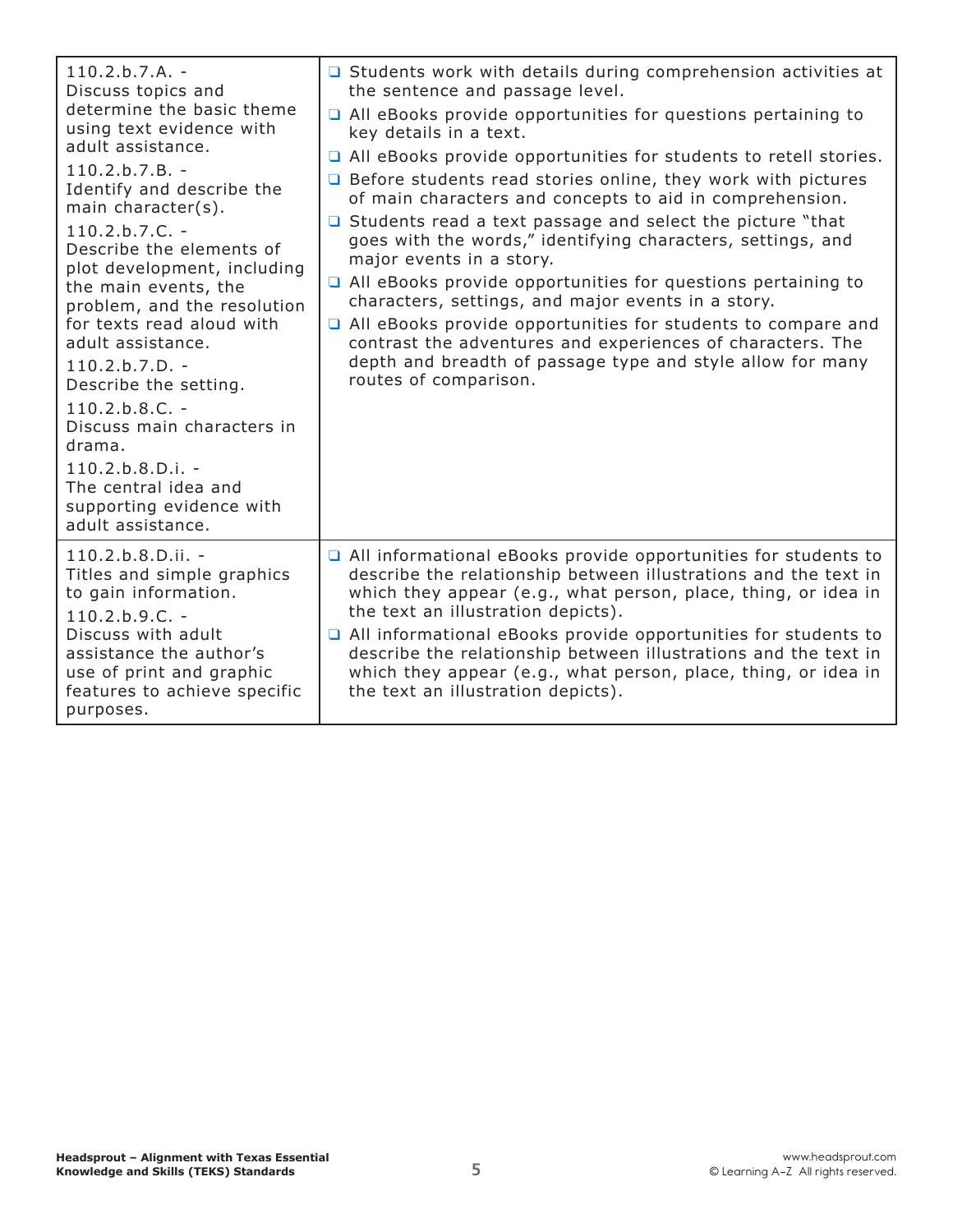#### **Grade 1**

| <b>Standard</b>                                                                                                                                                                                                                                                                                                                                                                                                                                                                                                                                                                             | <b>Headsprout Early Reading Alignment</b>                                                                                                                                                                                                                                                                                                                                                                                                                                                                                                                                                                                                                                                                                                                                                                                                                                                                                                                                                                                                                                                                                                                                                                                                                                                                                                                                                                                                                                                                                                                                                                                                                                                        |
|---------------------------------------------------------------------------------------------------------------------------------------------------------------------------------------------------------------------------------------------------------------------------------------------------------------------------------------------------------------------------------------------------------------------------------------------------------------------------------------------------------------------------------------------------------------------------------------------|--------------------------------------------------------------------------------------------------------------------------------------------------------------------------------------------------------------------------------------------------------------------------------------------------------------------------------------------------------------------------------------------------------------------------------------------------------------------------------------------------------------------------------------------------------------------------------------------------------------------------------------------------------------------------------------------------------------------------------------------------------------------------------------------------------------------------------------------------------------------------------------------------------------------------------------------------------------------------------------------------------------------------------------------------------------------------------------------------------------------------------------------------------------------------------------------------------------------------------------------------------------------------------------------------------------------------------------------------------------------------------------------------------------------------------------------------------------------------------------------------------------------------------------------------------------------------------------------------------------------------------------------------------------------------------------------------|
| $110.3.b.2.A.iii. -$<br>Distinguishing between long<br>and short vowel sounds in<br>one-syllable words.<br>$110.3.b.2.A.v. -$<br>Blending spoken phonemes<br>to form one-syllable words,<br>including initial and/or final<br>consonant blends.<br>$110.3.b.2.A.vi. -$<br>Manipulating phonemes<br>within base words.<br>$110.3.b.2.A.vii. -$<br>Segmenting spoken one-<br>syllable words of three to<br>five phonemes into individual<br>phonemes, including words<br>with initial and/or final<br>consonant blends. Blend<br>single-syllable spoken words<br>with at least five phonemes. | □ Students learn ninety-four carefully chosen phonetic<br>elements to maximize their decoding repertoire.<br>$\Box$ Students have multiple opportunities to recognize single<br>words with common short and long vowel sound spelling<br>patterns, and identify and read words from common word<br>families.<br>$\Box$ Instruction in phonics and phonemic awareness occurs<br>throughout Headsprout Early Reading as students put<br>sounds together, hear sounds slowly blended, say sounds<br>slowly blended, hear the sounds said fast as whole words,<br>and eventually say the words fast themselves. Students<br>not only identify and say the sounds letters make, both<br>independently and as blended units, but also listen to and<br>identify the sounds they say, which is a critical step in<br>auditory and phonemic awareness. Students also segment<br>single real and nonsense words into separate sounds<br>(phonemes) and blend multiple sounds (phonemes) into real<br>or nonsense words.<br>□ Students find that sounds can be combined to make<br>meaningful units of phonemic information.<br>□ Students discover that some sounds can have other sounds<br>inside them and that sound units can be combined to make<br>new sounds.<br>$\Box$ Headsprout teaches that words can begin or end with the<br>same sound and the recognition that words can be broken<br>down into onsets and rimes -including vocal production.<br>First, students build words by selecting sounds (some words<br>share common first or last sounds), later producing those<br>words and matching their production to a sample, and finally<br>saying those words in the context of a story. |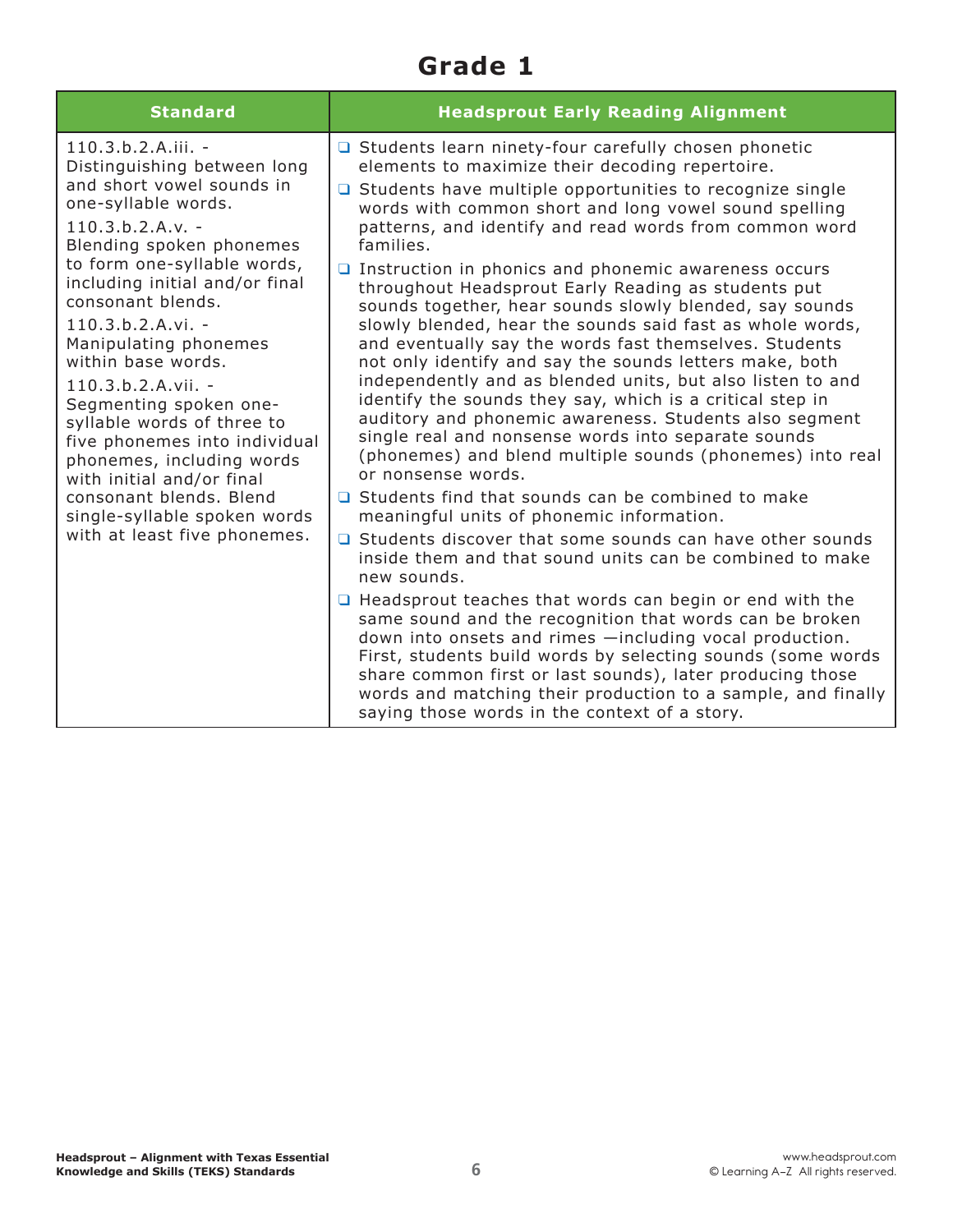| $110.3.b.2.B.ii. -$<br>Decoding words with initial<br>and final consonant blends,<br>digraphs, and trigraphs.<br>$110.3.b.2.B.iii. -$<br>Decoding words with closed<br>syllables; open syllables;<br>VCe syllables; vowel teams,<br>including vowel digraphs and<br>diphthongs; and r-controlled<br>syllables.<br>110.3.b.2.B.iv. -<br>Using knowledge of base<br>words to decode common<br>compound words and<br>contractions.<br>$110.3.b.2.B.v. -$<br>ding -ed, -s, and -es.<br>$110.3.b.2.B.vi. -$<br>Identifying and reading at<br>least 100 high-frequency<br>words from a research-based<br>list.<br>$110.3.b.2.C.i. -$<br>Spelling words with closed<br>syllables, open syllables, VCe<br>syllables, vowel teams, and<br>r-controlled syllables.<br>110.3.b.2.C.ii. -<br>Spelling words with initial<br>and final consonant blends,<br>digraphs, and trigraphs. | $\Box$ Headsprout does the following:<br>1. Teaches the speech sound represented by a letter or letter<br>combination, including common consonant digraphs, and<br>ensures recognition, even against similar letters.<br>2. Provides practice in recognizing sound- print relationships<br>within words.<br>3. Teaches seeing letters and saying sounds, independently<br>confirming the letter sounds by finding the match.<br>4. Teaches how to sound out words, including two-syllable<br>words and words with inflectional endings, by blending<br>printed sounds together from left to right and saying the<br>sounds fast, as words, ultimately fading all visual and<br>auditory prompts.<br>5. Teaches several sound units with consistent<br>pronunciations. Sounds taught in the first half of the<br>program maintain the pronunciation taught in at least<br>85% of common words. Students learn units such as "an,"<br>"out," "ate," and "at" and practice identifying and saying<br>these units in the context of multiple words.<br>□ Students have multiple opportunities to recognize single-<br>syllable words with common short and long vowel sound<br>spelling patterns, and identify and read words from common<br>word families.<br>□ Headsprout teaches "-ing," "-ed," "-es," and "-est." Students<br>practice these within a variety of words, such as "pouted,"<br>"talking," "wanted," "biggest," "cakes," "bringing," and many<br>others.<br>□ Headsprout teaches many common sight words, including<br>"the," "said," "could," "would," "should," "come," "are," "one,"<br>"two," "does," and others.<br>□ Headsprout teaches students a strategy called "ballparking"<br>to help them figure out words that are slightly irregular,<br>such as "work."<br>□ Headsprout Early Reading eBooks provide opportunities for<br>students to use frequently occurring affixes as a clue to<br>the meaning of a word and to identify frequently occurring<br>root words (e.g., "look") and their inflectional forms (e.g.,<br>"looks," "looked," and "looking").<br>□ Students recognize and fluently read high- frequency sight<br>words (e.g., "the," "a," "I," "he," "she," "and," "out," "is,"<br>"could," "would," "should," "come," "are," "has," "have," "in,"<br>"said," "wants," "on," "who," "what," "why," and "because"). |
|-------------------------------------------------------------------------------------------------------------------------------------------------------------------------------------------------------------------------------------------------------------------------------------------------------------------------------------------------------------------------------------------------------------------------------------------------------------------------------------------------------------------------------------------------------------------------------------------------------------------------------------------------------------------------------------------------------------------------------------------------------------------------------------------------------------------------------------------------------------------------|------------------------------------------------------------------------------------------------------------------------------------------------------------------------------------------------------------------------------------------------------------------------------------------------------------------------------------------------------------------------------------------------------------------------------------------------------------------------------------------------------------------------------------------------------------------------------------------------------------------------------------------------------------------------------------------------------------------------------------------------------------------------------------------------------------------------------------------------------------------------------------------------------------------------------------------------------------------------------------------------------------------------------------------------------------------------------------------------------------------------------------------------------------------------------------------------------------------------------------------------------------------------------------------------------------------------------------------------------------------------------------------------------------------------------------------------------------------------------------------------------------------------------------------------------------------------------------------------------------------------------------------------------------------------------------------------------------------------------------------------------------------------------------------------------------------------------------------------------------------------------------------------------------------------------------------------------------------------------------------------------------------------------------------------------------------------------------------------------------------------------------------------------------------------------------------------------------------------------------------------------------------------------------------------------------------------------------------------------------|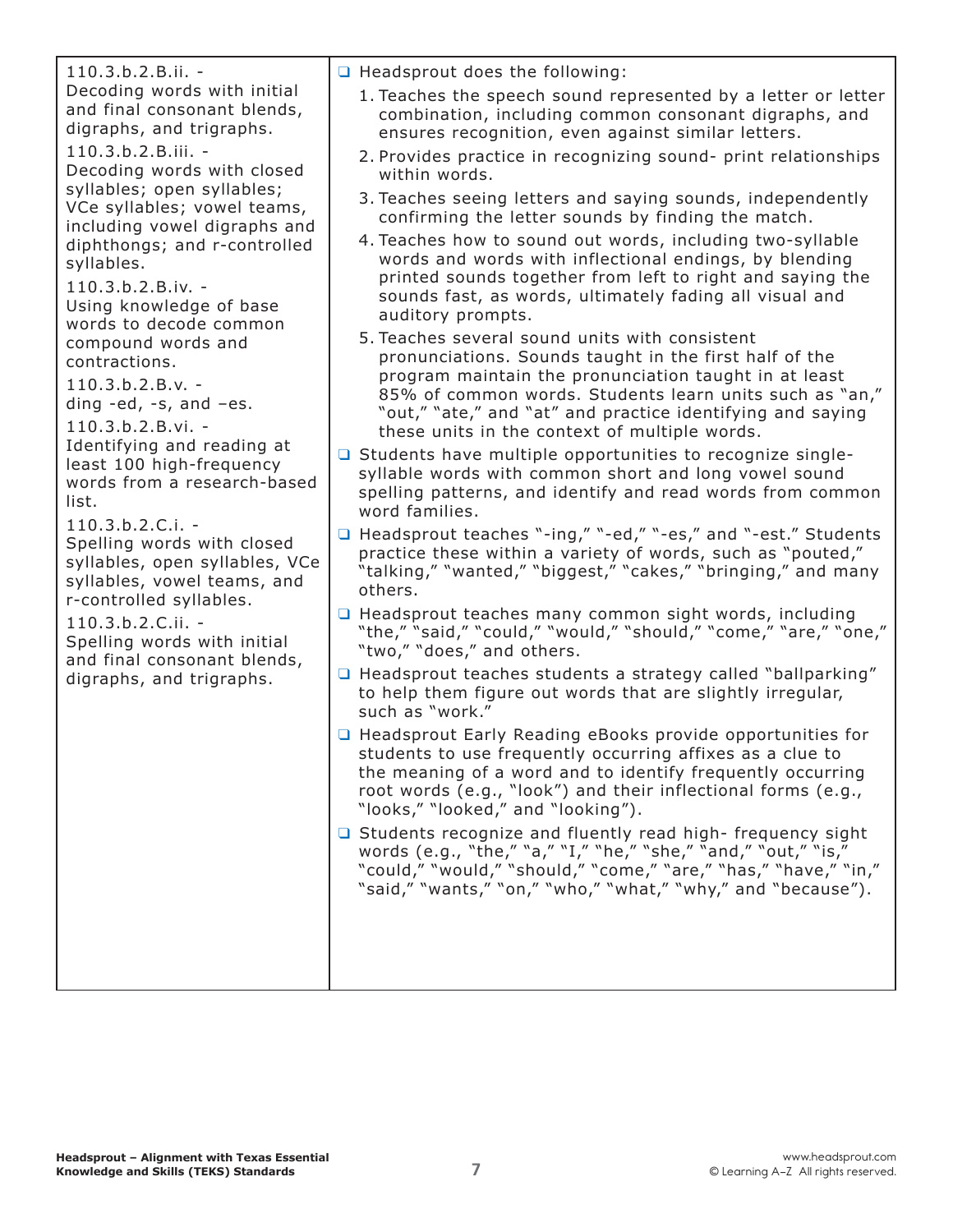| $110.3.b.3.B. -$<br>Use illustrations and texts<br>the student is able to read or<br>hear to learn or clarify word<br>meanings.                                                                                                                                                                                                                           | All informational eBooks provide opportunities for students<br>to read, with prompting and support, informational texts<br>appropriately complex for grade 1.<br>□ Headsprout teaches picture review and related<br>comprehension skills by having students fill in the blank with<br>words that best describe what is happening in the picture.<br>$\Box$ Headsprout integrates working with words based on meaning<br>and grammatical structure in the context of sentence<br>construction and meaning. For example, students "construct<br>meaning" by creating their own sentence that is then<br>animated to reflect the meaning of the sentence. Students<br>also create sentences based upon the meaning implied in<br>pictures.<br>All eBooks provide opportunities for students to distinguish<br>shades of meaning among verbs differing in manner (e.g.,<br>"look," "peek," "glance,"; "stare," "glare," and "scowl")<br>and adjectives differing in intensity (e.g., "large" and<br>"gigantic") by defining or choosing them, or by acting out<br>the meanings.<br>$\Box$ In the latter portion of the program, eBooks provide<br>opportunities for students to ask and answer questions to<br>help determine or clarify the meaning of words and phrases<br>in a text. |
|-----------------------------------------------------------------------------------------------------------------------------------------------------------------------------------------------------------------------------------------------------------------------------------------------------------------------------------------------------------|-------------------------------------------------------------------------------------------------------------------------------------------------------------------------------------------------------------------------------------------------------------------------------------------------------------------------------------------------------------------------------------------------------------------------------------------------------------------------------------------------------------------------------------------------------------------------------------------------------------------------------------------------------------------------------------------------------------------------------------------------------------------------------------------------------------------------------------------------------------------------------------------------------------------------------------------------------------------------------------------------------------------------------------------------------------------------------------------------------------------------------------------------------------------------------------------------------------------------------------------------------------------------------------|
| $110.3.b.6.E. -$<br>Make connections to personal<br>experiences, ideas in other<br>texts, and society with adult<br>assistance.<br>$110.3.b.6.F. -$<br>Make inferences and<br>use evidence to support<br>understanding with adult<br>assistance.<br>$110.3.b.6.G. -$<br>Evaluate details to determine<br>what is most important with<br>adult assistance. | □ Students practice more inferential comprehension skills<br>by reading familiar passages, listening to various types of<br>comprehension questions, and selecting the picture that best<br>answers the auditory question.<br>$\Box$ Students work with key details during comprehension<br>activities at the sentence and passage level.<br>All informational eBooks provide opportunities for questions<br>pertaining to key details in a text.<br>□ All eBooks provide opportunities for students to retell<br>stories, including key details, and to demonstrate<br>understanding of their central message or lesson.<br>□ Students work with key details during comprehension<br>activities at the sentence and passage level for informational<br>text.<br>$\Box$ All informational eBooks provide opportunities for questions<br>pertaining to key details in a text.<br>The Sprout Stories include illustrated expository texts on<br>topics including space ("Mars, the Fourth Planet"), sea<br>life ("What Lives in the Sea?"), and others. These stories<br>provide opportunities for students to retell key details of a<br>text.                                                                                                                                       |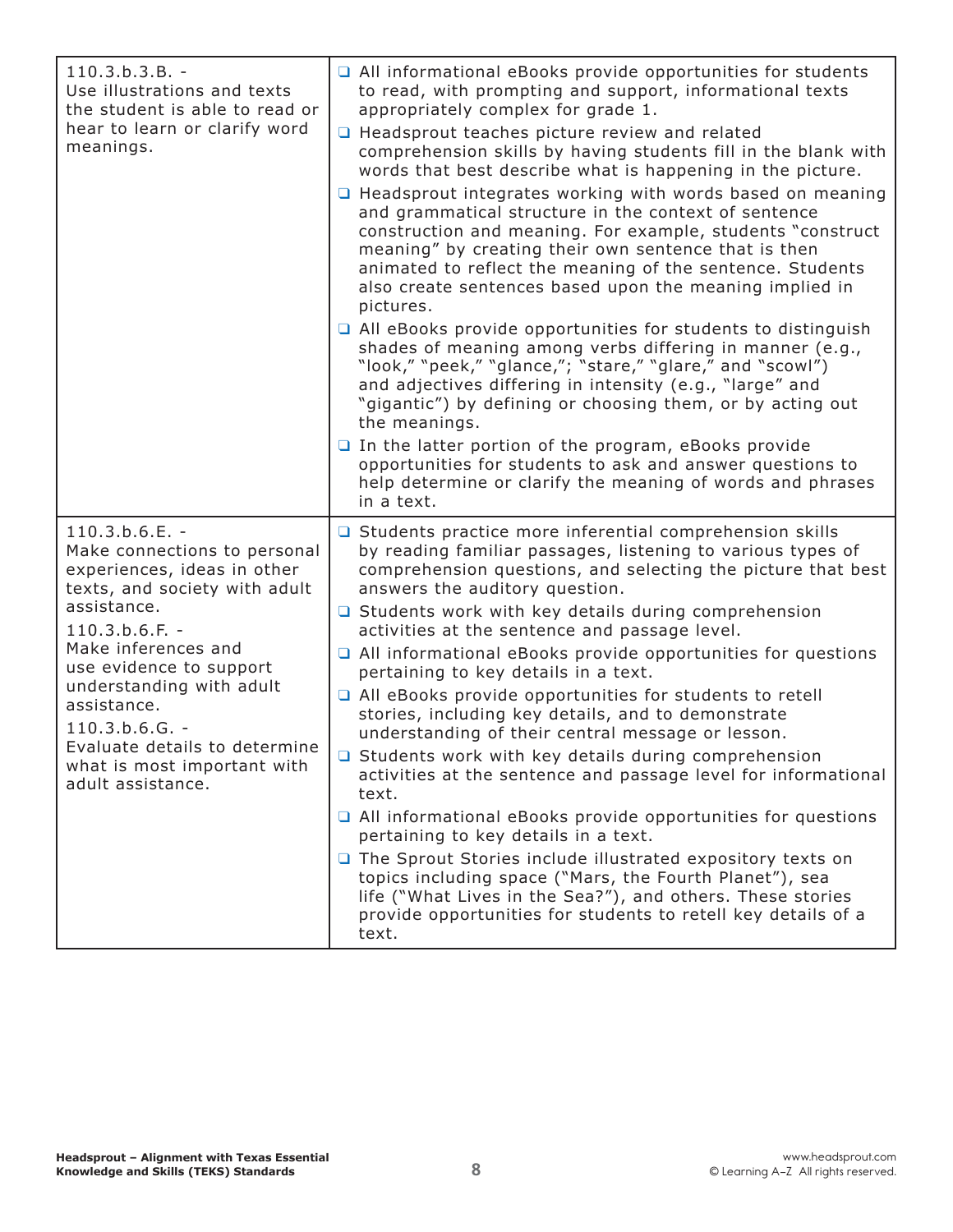| $110.3.b.7.C. -$<br>Use text evidence to support<br>an appropriate response.<br>$110.3.b.7.F. -$<br>Respond using newly<br>acquired vocabulary as<br>appropriate.                                                               | The online story "Each One Is Yellow" provides a starting<br>point for students to sort words into categories (e.g., colors<br>and clothing) to gain a sense of the concepts the categories<br>represent. "Things in the Sky" and "What Lives in the Sea?"<br>provide a further sense of categorization and more starting<br>points for students. All of these stories allow students to<br>define words by category and by one or more key attributes<br>(e.g., a "duck" is a bird that swims; a "tiger" is a large cat<br>with stripes).<br>□ Students demonstrate full text-based comprehension skills<br>by reading passages, questions, and an array of phrase or<br>sentence responses and then selecting the best answer.<br>All eBooks provide opportunities for students to use words<br>acquired through reading and responding to texts, including<br>using frequently occurring conjunctions ("and," "or," "but")<br>to signal simple relationships (e.g., I named my hamster<br>Nibblet because she nibbles too much because she likes<br>that). |
|---------------------------------------------------------------------------------------------------------------------------------------------------------------------------------------------------------------------------------|---------------------------------------------------------------------------------------------------------------------------------------------------------------------------------------------------------------------------------------------------------------------------------------------------------------------------------------------------------------------------------------------------------------------------------------------------------------------------------------------------------------------------------------------------------------------------------------------------------------------------------------------------------------------------------------------------------------------------------------------------------------------------------------------------------------------------------------------------------------------------------------------------------------------------------------------------------------------------------------------------------------------------------------------------------------|
| $110.3.b.8.A. -$<br>Discuss topics and determine<br>theme using text evidence<br>with adult assistance.<br>$110.3.b.9.D.i. -$<br>The central idea and<br>supporting evidence with<br>adult assistance.                          | The Sprout Stories include illustrated expository texts on<br>topics including space ("Mars, the Fourth Planet"), sea<br>life ("What Lives in the Sea?"), and others. These stories<br>provide opportunities for students to retell key details of a<br>text.<br>All informational eBooks provide opportunities for students<br>to identify the reasons an author gives to support points in a<br>text.<br>$\Box$ Students read a text passage and select the picture "that<br>goes with the words," identifying characters, settings, and<br>major events in a story.<br>$\Box$ All eBooks provide opportunities for questions pertaining to<br>characters, settings, and major events in a story, using key<br>details.                                                                                                                                                                                                                                                                                                                                     |
| 110.3.b.9.D.ii. -<br>Features and simple graphics<br>to locate or gain information.<br>$110.3.b.10.C. -$<br>Discuss with adult assistance<br>the author's use of print and<br>graphic features to achieve<br>specific purposes. | All informational eBooks provide opportunities for students<br>to distinguish between information provided by pictures or<br>other illustrations and information provided by the words in<br>a text.<br>□ All informational eBooks provide opportunities for students<br>to use the illustrations and details in a text to describe its<br>key ideas.                                                                                                                                                                                                                                                                                                                                                                                                                                                                                                                                                                                                                                                                                                         |
| 110.3.b.10.E. -<br>Listen to and experience<br>first- and third-person texts.                                                                                                                                                   | $\Box$ The eBooks provide opportunities for students to identify<br>who is telling the story at various points in a text.                                                                                                                                                                                                                                                                                                                                                                                                                                                                                                                                                                                                                                                                                                                                                                                                                                                                                                                                     |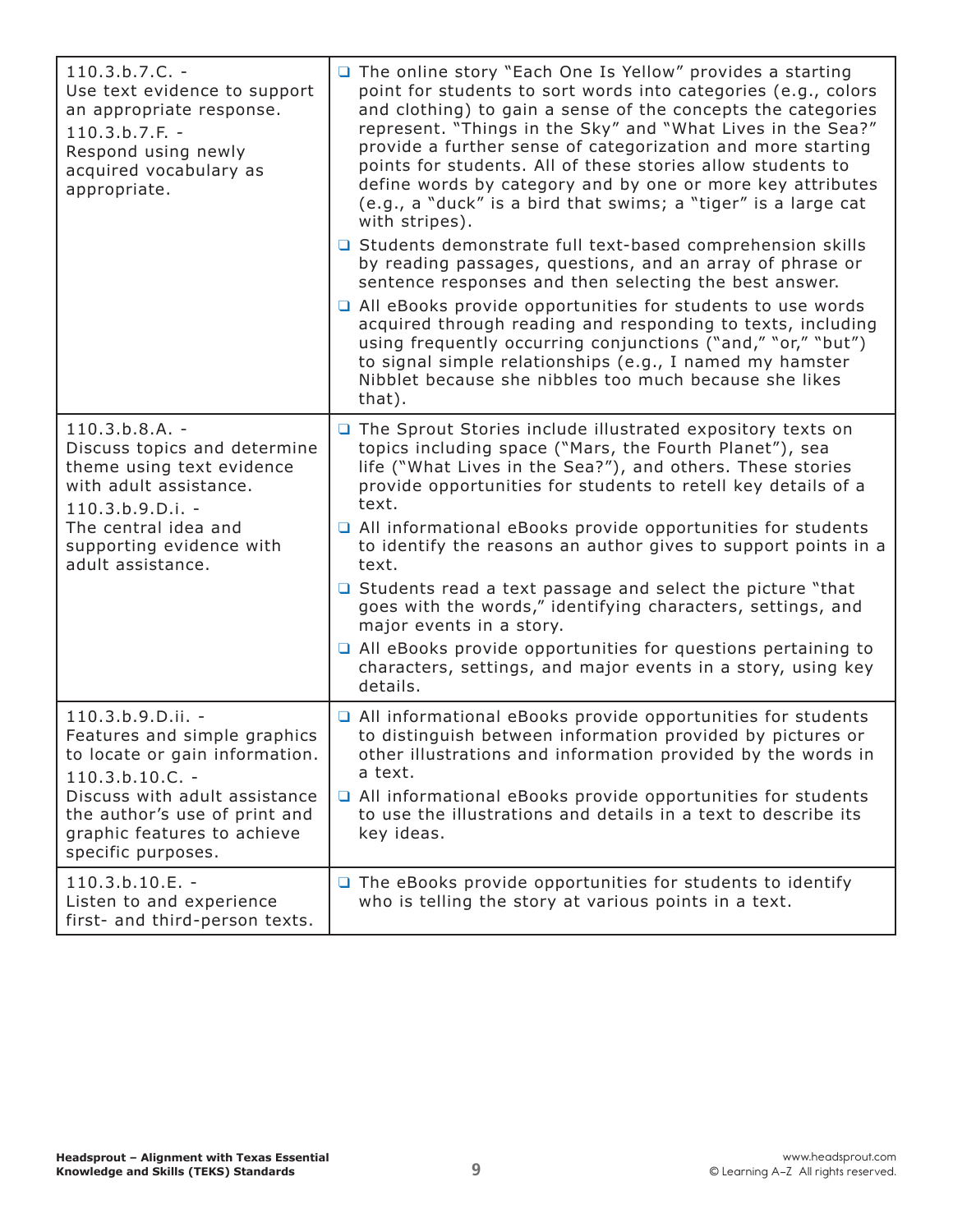### **Grade 2**

| <b>Standard</b>                                                                                                                                                                                                                                                                                                                                                                                                                                                                                                                                                                                                                                                                                                                                                                                                                                                                                                                                                    | <b>Headsprout Early Reading Alignment</b>                                                                                                                                                                                                                                                                                                                                                                                                                                                                                                                                                                                                                                                                                                                                                                                        |
|--------------------------------------------------------------------------------------------------------------------------------------------------------------------------------------------------------------------------------------------------------------------------------------------------------------------------------------------------------------------------------------------------------------------------------------------------------------------------------------------------------------------------------------------------------------------------------------------------------------------------------------------------------------------------------------------------------------------------------------------------------------------------------------------------------------------------------------------------------------------------------------------------------------------------------------------------------------------|----------------------------------------------------------------------------------------------------------------------------------------------------------------------------------------------------------------------------------------------------------------------------------------------------------------------------------------------------------------------------------------------------------------------------------------------------------------------------------------------------------------------------------------------------------------------------------------------------------------------------------------------------------------------------------------------------------------------------------------------------------------------------------------------------------------------------------|
| $110.4.b.2.A.iv. -$<br>Manipulating phonemes<br>within base words.<br>110.4.b.2.B.iii. -<br>Decoding multisyllabic words<br>with closed syllables; open<br>syllables; VCe syllables;<br>vowel teams, including<br>digraphs and diphthongs;<br>r-controlled syllables; and<br>final stable syllables.<br>$110.4.b.2.B.vi. -$<br>Decoding words with<br>prefixes, including un-, re-,<br>and dis-, and inflectional<br>endings, including -s, -es,<br>-ed, -ing, -er, and -est.d.<br>Decode words with common<br>prefixes and suffixes.<br>$110.4.b.2.C.i. -$<br>Spelling one-syllable and<br>multisyllabic words with<br>closed syllables; open<br>syllables; VCe syllables;<br>vowel teams, including<br>digraphs and diphthongs;<br>r-controlled syllables; and<br>final stable syllables.<br>110.4.b.2.C.vi. -<br>Spelling words with prefixes,<br>including un-, re-, and dis-,<br>and inflectional endings,<br>including -s, -es, -ed, -ing,<br>-er, and -est. | $\Box$ Headsprout does the following:<br>1. Teaches the speech sound represented by a letter or letter<br>combination, including common consonant digraphs, and<br>ensures recognition, even against similar letters.<br>2. Provides practice in recognizing sound-print relationships<br>within words.<br>3. Teaches seeing letters and saying sounds, independently<br>confirming the letter sounds by finding the match.<br>4. Teaches how to sound out words, including two-syllable<br>words and words with inflectional endings, by blending<br>printed sounds together from left to right and saying the<br>sounds fast, as words, ultimately fading all visual and<br>auditory prompts.<br>$\Box$ Students have multiple opportunities to identify words with<br>inconsistent but common spelling-sound correspondences. |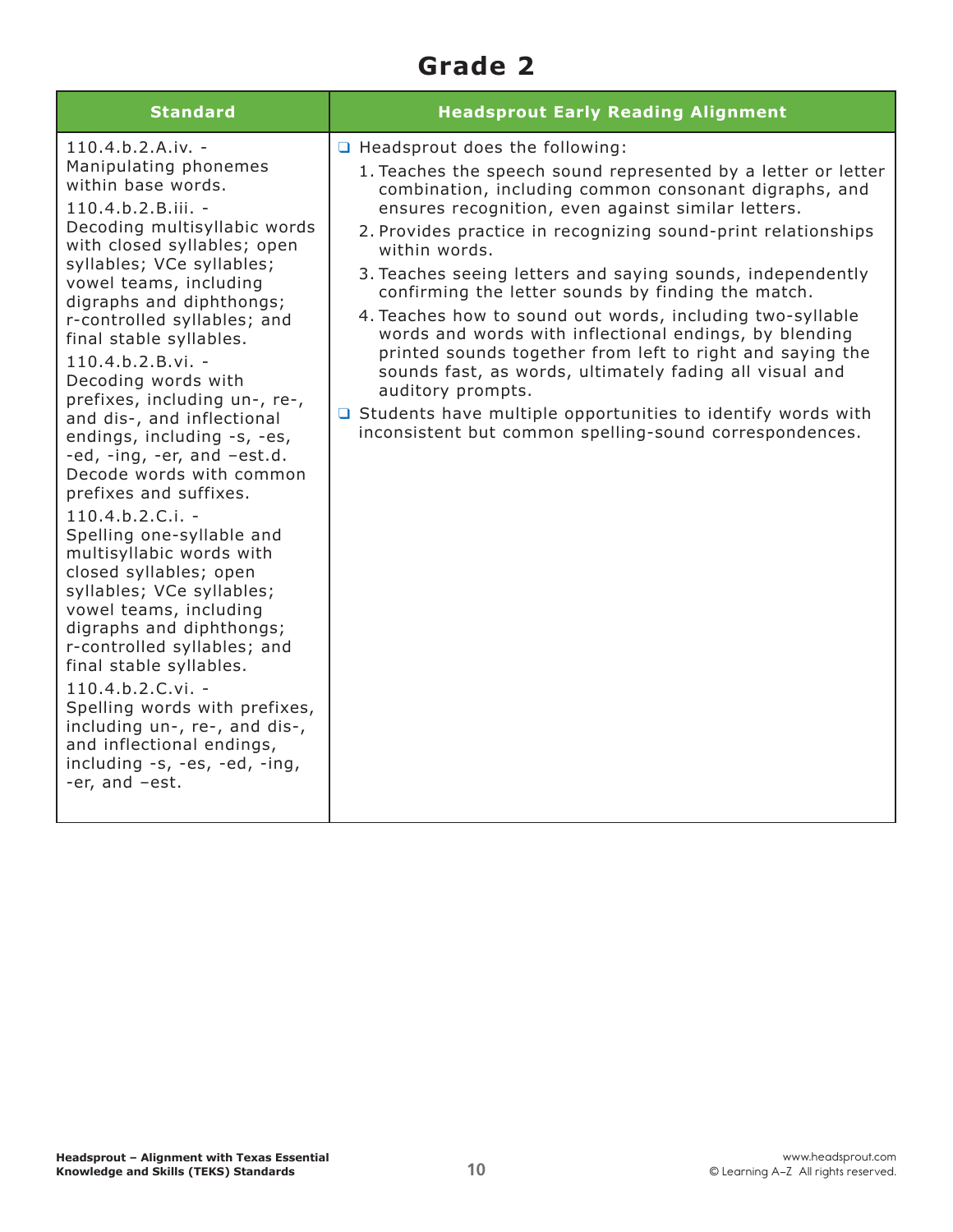| $110.4.b.3.B. -$<br>Use context within and<br>beyond a sentence to<br>determine the meaning of<br>unfamiliar words.<br>$110.4.b.3.C. -$<br>Identify the meaning of<br>and use words with affixes<br>un-, re-, -ly, -er, and<br>-est (comparative and<br>superlative), and -ion/tion/<br>sion.<br>$110.4.b.3.D. -$<br>Identify, use, and explain<br>the meaning of antonyms,<br>synonyms, idioms, and<br>homographs in context. | □ Headsprout Reading Comprehension does the following:<br>1. Students are directly taught target vocabulary words<br>before reading a passage and discover other word<br>meanings through structured learning exercises.<br>2. Students practice identifying the word that goes with<br>a picture, identifying a picture that goes with a word,<br>identifying a word that goes with a definition, and<br>identifying a definition that goes with a word.<br>3. Students are able to click on words in a text while reading<br>in order to hear the word's pronunciation and meaning.<br>4. Students learn to derive the meaning of a word from its<br>surrounding context.<br>5. Students learn to identify the meaning of a word as it is<br>used within a passage versus other common definitions of<br>the word.<br>$\Box$ Students read about rhyme and read poems that rhyme.<br>These poems also employ figurative language, poetic<br>devices, alliteration, and repeated lines, all available to the<br>teacher for use in identification. Many opportunities exist<br>for teachers to engage students in further discussions about<br>literary elements.<br>□ Headsprout teaches students a strategy called "ballparking"<br>to help them figure out words that are slightly irregular,<br>such as "work." |
|--------------------------------------------------------------------------------------------------------------------------------------------------------------------------------------------------------------------------------------------------------------------------------------------------------------------------------------------------------------------------------------------------------------------------------|----------------------------------------------------------------------------------------------------------------------------------------------------------------------------------------------------------------------------------------------------------------------------------------------------------------------------------------------------------------------------------------------------------------------------------------------------------------------------------------------------------------------------------------------------------------------------------------------------------------------------------------------------------------------------------------------------------------------------------------------------------------------------------------------------------------------------------------------------------------------------------------------------------------------------------------------------------------------------------------------------------------------------------------------------------------------------------------------------------------------------------------------------------------------------------------------------------------------------------------------------------------------------------------------------------------------|
| $110.4.b.4. -$<br>Developing and sustaining<br>foundational language skills:<br>listening, speaking, reading,<br>writing, and thinking-<br>fluency. The student reads<br>grade-level text with fluency<br>and comprehension. The<br>student is expected to use<br>appropriate fluency (rate,<br>accuracy, and prosody) when<br>reading grade-level text.                                                                       | □ Headsprout Early Reading includes specially designed<br>fluency exercises at the sound and word level as well as at<br>the sentence and passage level. Fluency exercises at the<br>sound and word level include finding sounds within words,<br>saying sounds, and saying words.<br>□ Students build oral reading fluency by repeated readings of<br>passages that gradually increase in difficulty. The narrator<br>models appropriate pace and intonation while students do<br>repeated readings of familiar and unfamiliar passages to<br>build reading rates.<br>□ Benchmark Reading Assessments (conducted as part<br>of Headsprout Early Reading) provide opportunities for<br>teachers to record oral reading rate.<br>$\Box$ Students learn to be their own listeners by matching their<br>reading to a sample as well as to familiar words.<br>□ Students build oral reading fluency by repeated readings of<br>passages that gradually increase in difficulty. The narrator<br>models appropriate pace and intonation while students do<br>repeated readings of familiar and unfamiliar passages to<br>build reading rates.<br>□ Headsprout teaches many common sight words, including<br>"the," "said," "could," "would," "should," "come," "are," "one,"<br>"two," "does," and others.                 |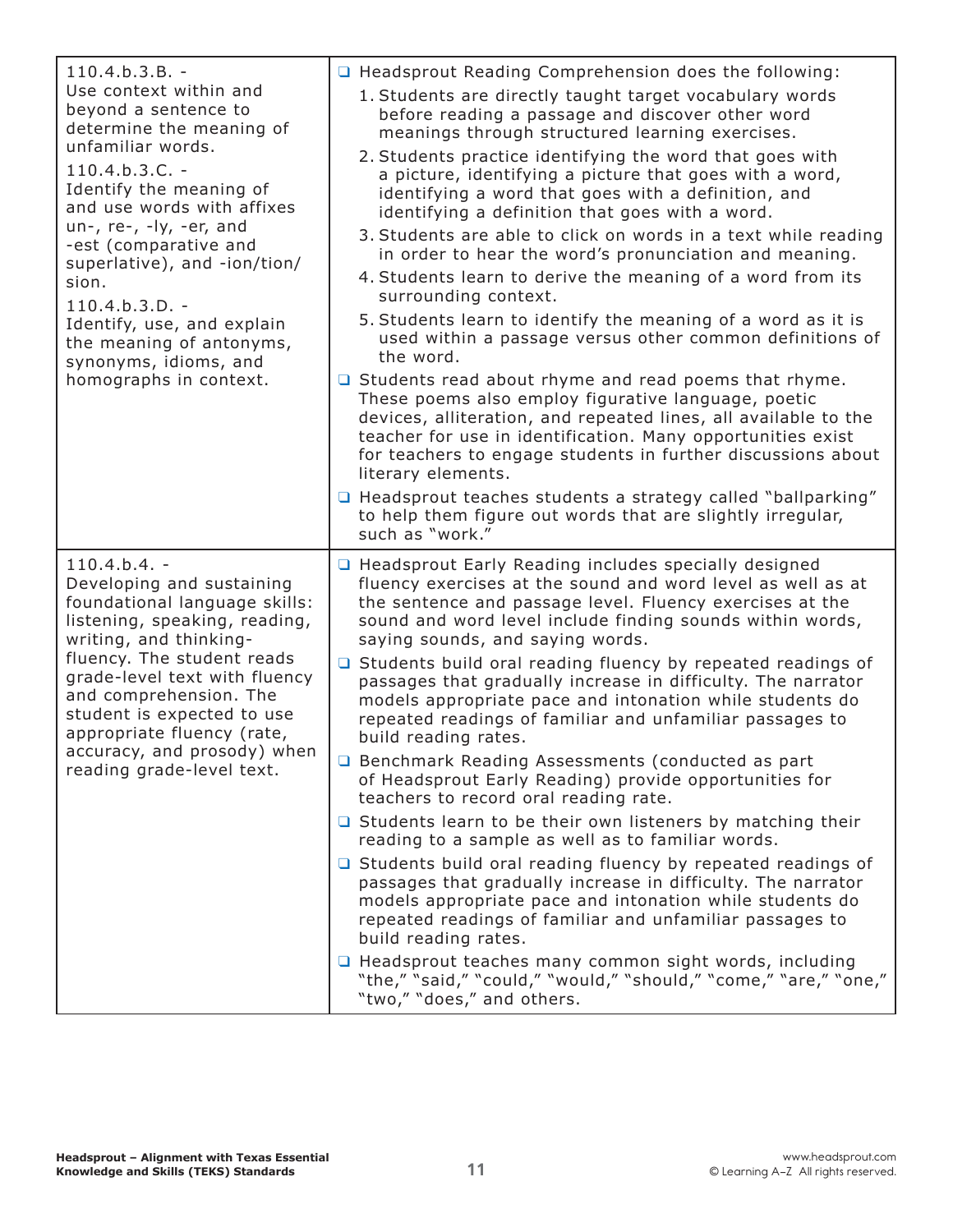| $110.4.b.6.E. -$<br>Make connections to personal<br>experiences, ideas in other<br>texts, and society.<br>$110.4.b.6.F. -$<br>Make inferences and<br>use evidence to support<br>understanding.<br>$110.4.b.6.G. -$<br>Evaluate details read to<br>determine key ideas.                                                                                                                                                                                                                                                                                                                       | $\Box$ First, students learn to identify the theme (main idea) of<br>simple sentences, then of paragraphs, and finally of longer<br>texts. Students learn to identify the main idea of a passage<br>by identifying prominent themes of individual parts and<br>determining the theme most common in the passage as a<br>whole.<br>$\Box$ Students work with illustrations and words in a digital text<br>during comprehension activities at the sentence and passage<br>level.                                                                                                                                                                                                                                                                                                                                                                                                                                                                                                                                                                                                                                                                                                                                                                                                                                                          |
|----------------------------------------------------------------------------------------------------------------------------------------------------------------------------------------------------------------------------------------------------------------------------------------------------------------------------------------------------------------------------------------------------------------------------------------------------------------------------------------------------------------------------------------------------------------------------------------------|-----------------------------------------------------------------------------------------------------------------------------------------------------------------------------------------------------------------------------------------------------------------------------------------------------------------------------------------------------------------------------------------------------------------------------------------------------------------------------------------------------------------------------------------------------------------------------------------------------------------------------------------------------------------------------------------------------------------------------------------------------------------------------------------------------------------------------------------------------------------------------------------------------------------------------------------------------------------------------------------------------------------------------------------------------------------------------------------------------------------------------------------------------------------------------------------------------------------------------------------------------------------------------------------------------------------------------------------|
| $110.4.b.7.C. -$<br>Use text evidence to support<br>an appropriate response.<br>$110.4.b.7.F. -$<br>Respond using newly<br>acquired vocabulary as<br>appropriate.                                                                                                                                                                                                                                                                                                                                                                                                                            | $\Box$ Vocabulary words are used throughout the program in<br>multiple contexts, so students are exposed to and use<br>the word multiple times. For example, a vocabulary word<br>directly taught in one episode might be critical for answering<br>a reading comprehension question in a later episode.<br>$\Box$ Students receive explicit instruction and ample practice in<br>the reading comprehension strategy of derived meaning<br>(vocabulary) questions regarding words and phrases.<br>□ Headsprout Early Reading does the following:<br>1. The last dozen eBooks provide opportunities for students<br>to identify real- life connections between words and their<br>use (e.g., "describe foods that are spicy or juicy").<br>2. These eBooks also provide opportunities for students<br>to distinguish shades of meaning among closely related<br>verbs, such as "chatted" and "said," and between closely<br>related adjectives, such as "high" and "tallest."                                                                                                                                                                                                                                                                                                                                                            |
| $110.4.b.8.A. -$<br>Discuss topics and determine<br>theme using text evidence<br>with adult assistance.<br>$110.4.b.8.B. -$<br>Describe the main<br>character's (characters')<br>internal and external traits.<br>$110.4.b.8.C. -$<br>Describe and understand plot<br>elements, including the main<br>events, the conflict, and the<br>resolution, for texts read<br>aloud and independently.<br>$110.4.b.9.C. -$<br>Discuss elements of drama<br>such as characters, dialogue,<br>and setting.<br>110.4.b.9.D.i. -<br>The central idea and<br>supporting evidence with<br>adult assistance. | $\Box$ First, students learn to identify the theme (main idea) of<br>simple sentences, then of paragraphs, and finally of longer<br>texts. Students learn to identify the main idea of a passage<br>by identifying prominent themes of individual parts and<br>determining the theme most common in the passage as a<br>whole.<br>$\Box$ The four chapter stories, six stand- alone narratives,<br>and three poems students read provide a wide range of<br>literary elements, such as plot, characters (both real<br>and imaginary), setting, and theme. While reading these<br>varied stories, students answer many questions focused on<br>problem/ conflict, resolution of conflict, rising action, and<br>climax. Students make inferences about character's feelings,<br>motivations, and the probability of future actions based on<br>clues in the text regarding character attributes, events, and<br>actions. The broad range of characters in the program gives<br>the students a good deal of exposure in assessing the nature<br>and motivation of characters.<br>$\Box$ Comprehension questions ask students to describe<br>how characters in a story respond to major events and<br>challenges.<br>□ Students answer many questions focusing on problem/<br>conflict, resolution of conflict, rising action, and climax. |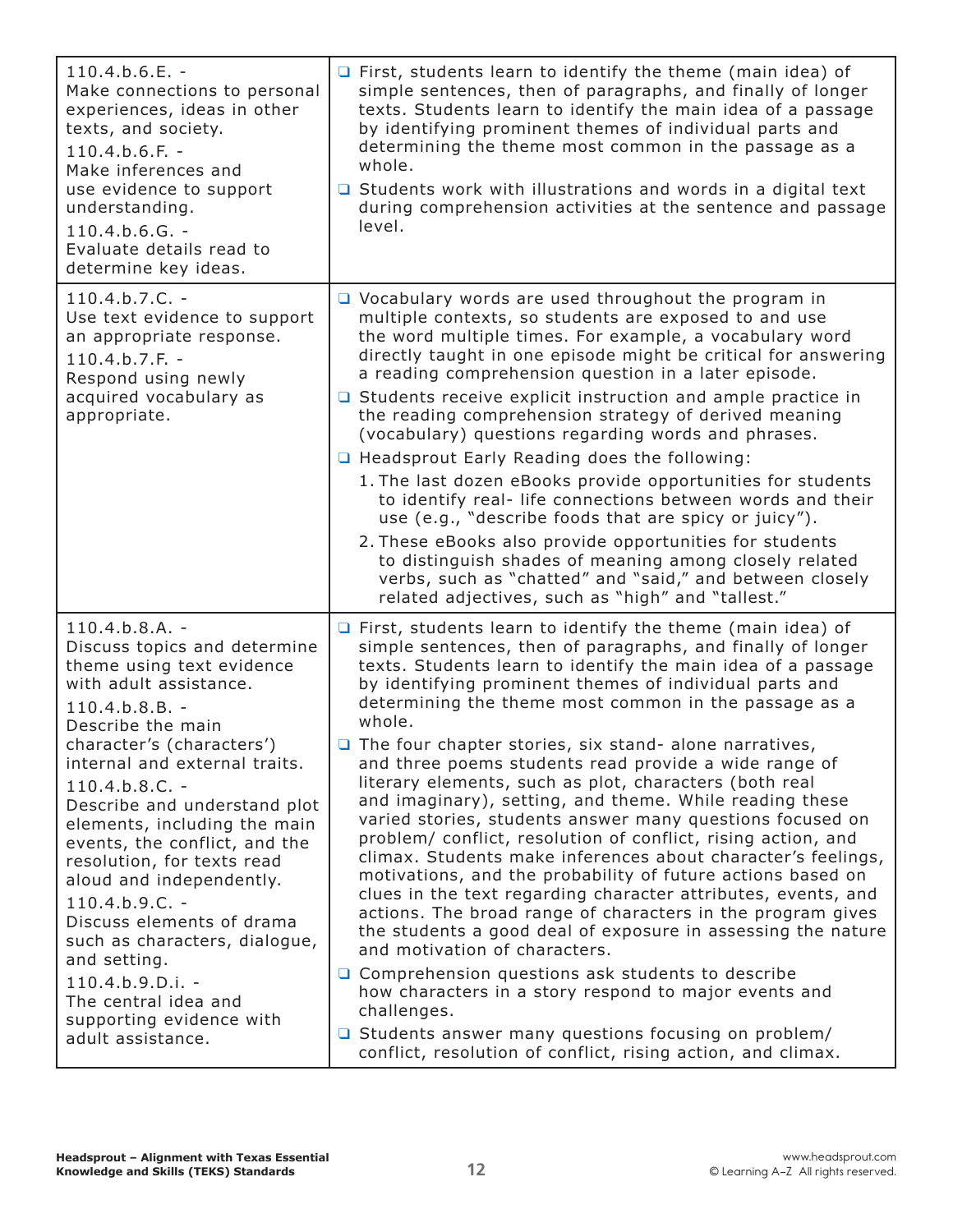| $110.4 b.9 B. -$<br>Explain visual patterns and<br>structures in a variety of<br>poems.<br>$110.4.b.9.D.ii. -$<br>Features and graphics to<br>locate and gain information.<br>$110.4.b.10.C. -$<br>Discuss the author's use of<br>print and graphic features to<br>achieve specific purposes<br>$110.4.b.13.C. -$<br>Identify and gather relevant<br>sources and information to<br>answer the questions.<br>$110.4.b.13.E. -$<br>Demonstrate understanding<br>of information gathered. | $\Box$ Students read about rhyme and read poems that rhyme.<br>These poems also employ figurative language, poetic<br>devices, alliteration, and repeated lines, all available to the<br>teacher for use in identification. Many opportunities exist<br>for teachers to engage students in further discussions about<br>literary elements.<br>$\Box$ Students develop skills in the use of tables of contents to<br>locate key facts or information in a text efficiently.<br>The program offers posters, cross sections, other<br>□<br>illustrations, and diagrams as vehicles for communication<br>in which graphics take a prominent role. Comprehension<br>questions directed to these images allow students to explain<br>how the images contribute to and clarify the text.<br>Students practice identifying the word that goes with<br>O.<br>a picture, identifying a picture that goes with a word,<br>identifying a word that goes with a definition, and<br>identifying a definition that goes with a word.<br>$\Box$ Students are able to click on words in a text while reading in |
|----------------------------------------------------------------------------------------------------------------------------------------------------------------------------------------------------------------------------------------------------------------------------------------------------------------------------------------------------------------------------------------------------------------------------------------------------------------------------------------|------------------------------------------------------------------------------------------------------------------------------------------------------------------------------------------------------------------------------------------------------------------------------------------------------------------------------------------------------------------------------------------------------------------------------------------------------------------------------------------------------------------------------------------------------------------------------------------------------------------------------------------------------------------------------------------------------------------------------------------------------------------------------------------------------------------------------------------------------------------------------------------------------------------------------------------------------------------------------------------------------------------------------------------------------------------------------------------------|
|                                                                                                                                                                                                                                                                                                                                                                                                                                                                                        | order to hear the word's pronunciation and meaning.                                                                                                                                                                                                                                                                                                                                                                                                                                                                                                                                                                                                                                                                                                                                                                                                                                                                                                                                                                                                                                            |
| $110.4.b.10.A. -$<br>Discuss the author's purpose<br>for writing text.                                                                                                                                                                                                                                                                                                                                                                                                                 | □ Students learn to use themes to determine the main idea<br>of a passage and to connect the main idea to the author's<br>purpose for writing the passage.                                                                                                                                                                                                                                                                                                                                                                                                                                                                                                                                                                                                                                                                                                                                                                                                                                                                                                                                     |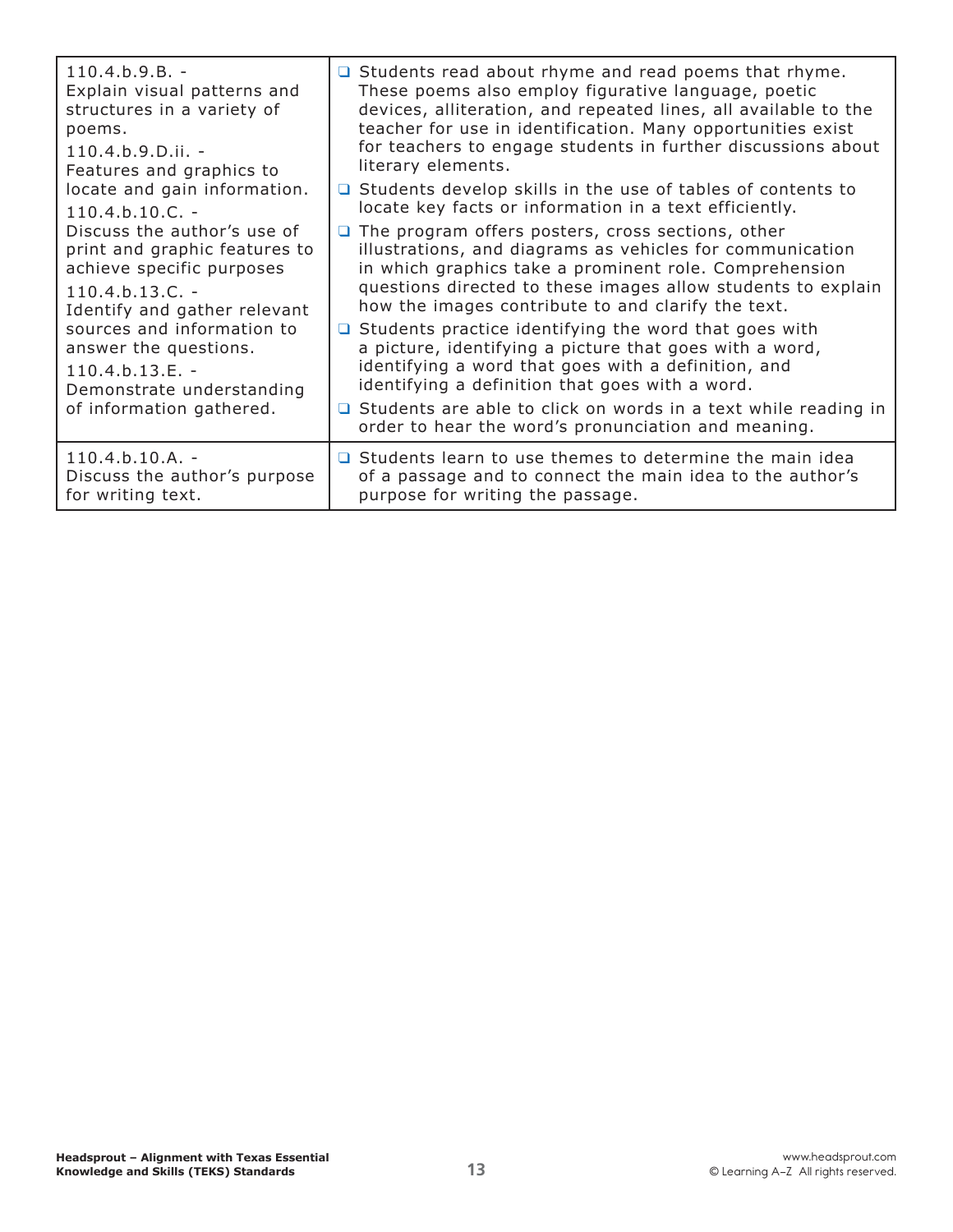## **Grade 3**

| <b>Standard</b>                                                                                                                                                                                                                                                                                                                                                                                                                                                                                                                                                                                                                                                                                                               | <b>Headsprout Reading Comprehension Alignment</b>                                                                                                                                                                                                                                                                                                                                                                                                                                                                                                                                                                                                                                                                                               |
|-------------------------------------------------------------------------------------------------------------------------------------------------------------------------------------------------------------------------------------------------------------------------------------------------------------------------------------------------------------------------------------------------------------------------------------------------------------------------------------------------------------------------------------------------------------------------------------------------------------------------------------------------------------------------------------------------------------------------------|-------------------------------------------------------------------------------------------------------------------------------------------------------------------------------------------------------------------------------------------------------------------------------------------------------------------------------------------------------------------------------------------------------------------------------------------------------------------------------------------------------------------------------------------------------------------------------------------------------------------------------------------------------------------------------------------------------------------------------------------------|
| $110.5.b.2.A.v. -$<br>Decoding words using<br>knowledge of prefixes.<br>$110.5.b.2.A.vi. -$<br>Decoding words using<br>knowledge of suffixes,<br>including how they can<br>change base words such<br>as dropping e, changing<br>y to i, and doubling final<br>consonants.<br>$110.5.b.2.B.vi. -$<br>Spelling words using<br>knowledge of prefixes.<br>$110.5.b.2.B.vii. -$<br>Spelling words using<br>knowledge of suffixes,<br>including how they can<br>change base words such<br>as dropping e, changing<br>y to i, and doubling final<br>consonants.<br>$110.5.b.3.C. -$<br>Identify the meaning of and<br>use words with affixes such<br>as im- (into), non-, dis-, in-<br>$(not, non), pre-, -ness, -y,$<br>and $-ful.$ | $\Box$ The program presents multiple opportunities for students to<br>identify and work with words having common prefixes and<br>derivational suffixes.<br>$\Box$ The program provides students with opportunities to decode<br>over 325 multi-syllable vocabulary words as well as other<br>words, including irregularly spelled words.                                                                                                                                                                                                                                                                                                                                                                                                        |
| $110.5.b.6.F. -$<br>Make inferences and<br>use evidence to support<br>understanding.<br>$110.5.b.6.G. -$<br>Evaluate details read to<br>determine key ideas.<br>$110.5.b.7.C. -$<br>Use text evidence to support<br>an appropriate response.<br>$110.5.b.7.D. -$<br>Retell and paraphrase<br>texts in ways that maintain<br>meaning and logical order.                                                                                                                                                                                                                                                                                                                                                                        | $\Box$ First, students learn to identify the theme (main idea) of<br>simple sentences, then of paragraphs, and finally of longer<br>texts. Students learn to identify the main idea of a passage<br>by identifying prominent themes of individual parts and<br>determining the theme most common in the passage as a<br>whole.<br>$\Box$ Students learn to use this strategy to answer several<br>questions, including "What is this passage mostly about?"<br>and "What is another good title for this story?" as well as<br>questions about the author's purpose.<br>$\Box$ The four chapter stories, six stand-alone narratives, and<br>three poems provide a wide range of opportunities for<br>students to read and comprehend literature. |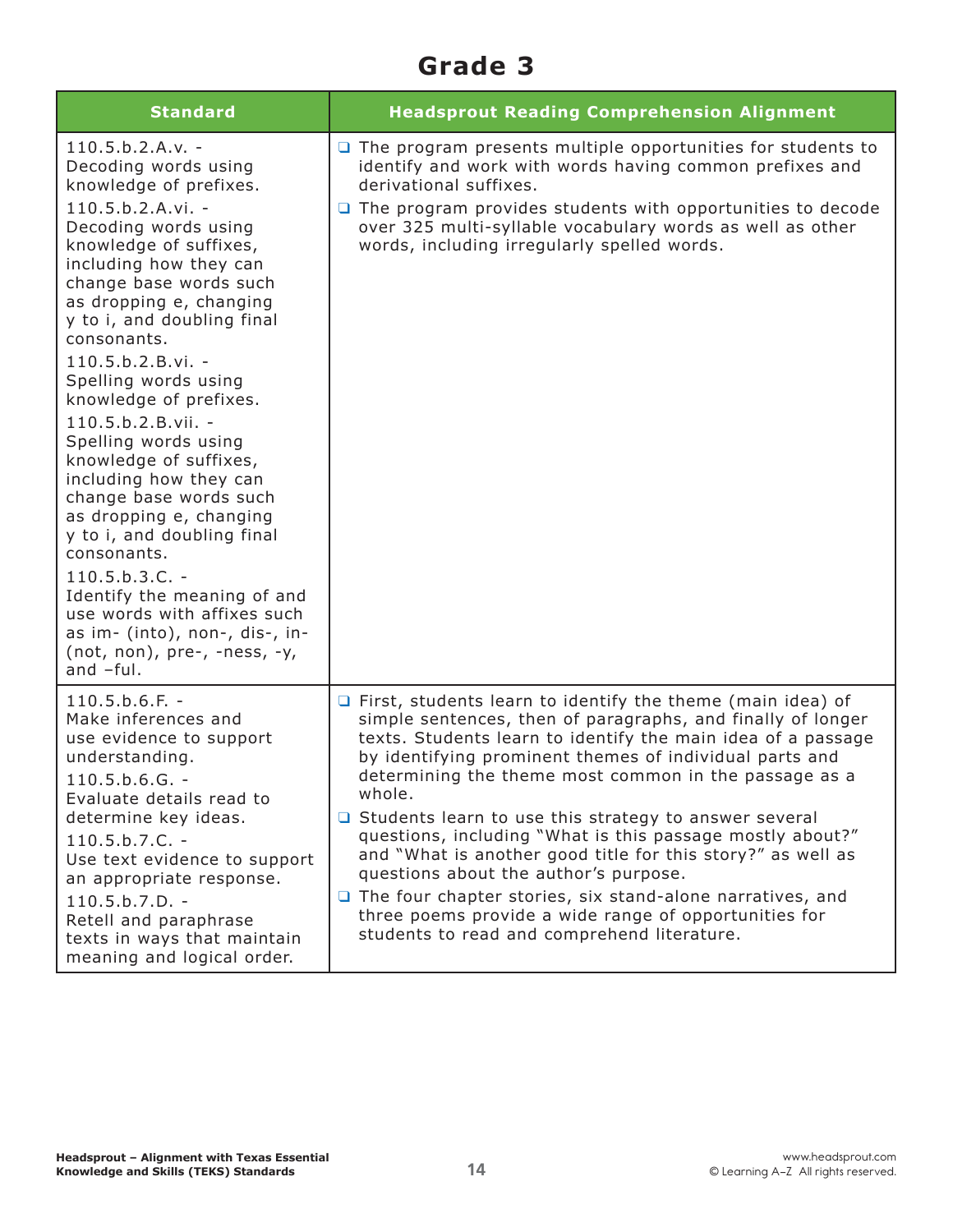| $110.5.b.7.F. -$<br>Respond using newly<br>acquired vocabulary as<br>appropriate.                                                                                                                 | $\Box$ Students are directly taught target vocabulary words before<br>reading a passage and discover other word meanings<br>through structured learning exercises.                                                                                                                                                                                                                                                                                         |
|---------------------------------------------------------------------------------------------------------------------------------------------------------------------------------------------------|------------------------------------------------------------------------------------------------------------------------------------------------------------------------------------------------------------------------------------------------------------------------------------------------------------------------------------------------------------------------------------------------------------------------------------------------------------|
|                                                                                                                                                                                                   | $\Box$ Students learn to derive the meaning of a word from its<br>surrounding context.                                                                                                                                                                                                                                                                                                                                                                     |
|                                                                                                                                                                                                   | $\Box$ Students are able to click on words in a text while reading in<br>order to hear the word's pronunciation and meaning.                                                                                                                                                                                                                                                                                                                               |
|                                                                                                                                                                                                   | $\Box$ Vocabulary words are used throughout the program in<br>multiple contexts, so students are exposed to and use<br>the word multiple times. For example, a vocabulary word<br>directly taught in one episode might be critical for answering<br>a reading comprehension question in a later episode.                                                                                                                                                   |
|                                                                                                                                                                                                   | $\Box$ The program presents multiple opportunities for students to<br>identify and work with words having common prefixes and<br>derivational suffixes.                                                                                                                                                                                                                                                                                                    |
|                                                                                                                                                                                                   | □ Students are exposed to over four hundred conversational,<br>general academic, and domain- specific vocabulary<br>words, including those that signal spatial and temporal<br>relationships.                                                                                                                                                                                                                                                              |
|                                                                                                                                                                                                   | $\Box$ Many opportunities exist for teachers to have students<br>accurately use these words as well as the general academic<br>and domain-specific vocabulary words specifically taught<br>in the program using Headsprout's proprietary vocabulary-<br>acquisition system.                                                                                                                                                                                |
|                                                                                                                                                                                                   | $\Box$ Students learn to identify the meaning of a word as it is<br>used within a passage versus other common meanings of the<br>word, including the difference between literal and nonliteral<br>meanings, such as in the phrase "grinning from ear to ear."<br>□ Understanding of new words is achieved by including target<br>vocabulary words in multiple contexts within passages and<br>questions in order to increase student exposure to the words |
|                                                                                                                                                                                                   | across a variety of usages.<br>$\Box$ Students learn new vocabulary words by pairing them with<br>synonyms or short definitions of the word. In addition,<br>students answer inferential questions that require them to<br>identify synonyms in order to determine the answer to the<br>question. Students also distinguish between such word s as<br>"hope," "imagine," and "believe; and "excited," "frightened,"<br>and "nervous."                      |
| $110.5.b.8.B. -$<br>Explain the relationships<br>among the major and minor<br>characters.<br>$110.5.b.9.C. -$<br>Discuss elements of drama<br>such as characters, dialogue,<br>setting, and acts. | $\Box$ Comprehension questions ask students to describe<br>characters in a story (e.g., their traits, motivations, or<br>feelings) and explain how their actions contribute to the<br>sequence of events.                                                                                                                                                                                                                                                  |
|                                                                                                                                                                                                   | $\Box$ The four chapter stories and six stand-alone narratives<br>provide a wide range of characters (both real and imaginary)<br>as well.                                                                                                                                                                                                                                                                                                                 |
|                                                                                                                                                                                                   | □ Students answer many questions focusing on problem/<br>conflict, resolution of conflict, rising action, and climax.                                                                                                                                                                                                                                                                                                                                      |